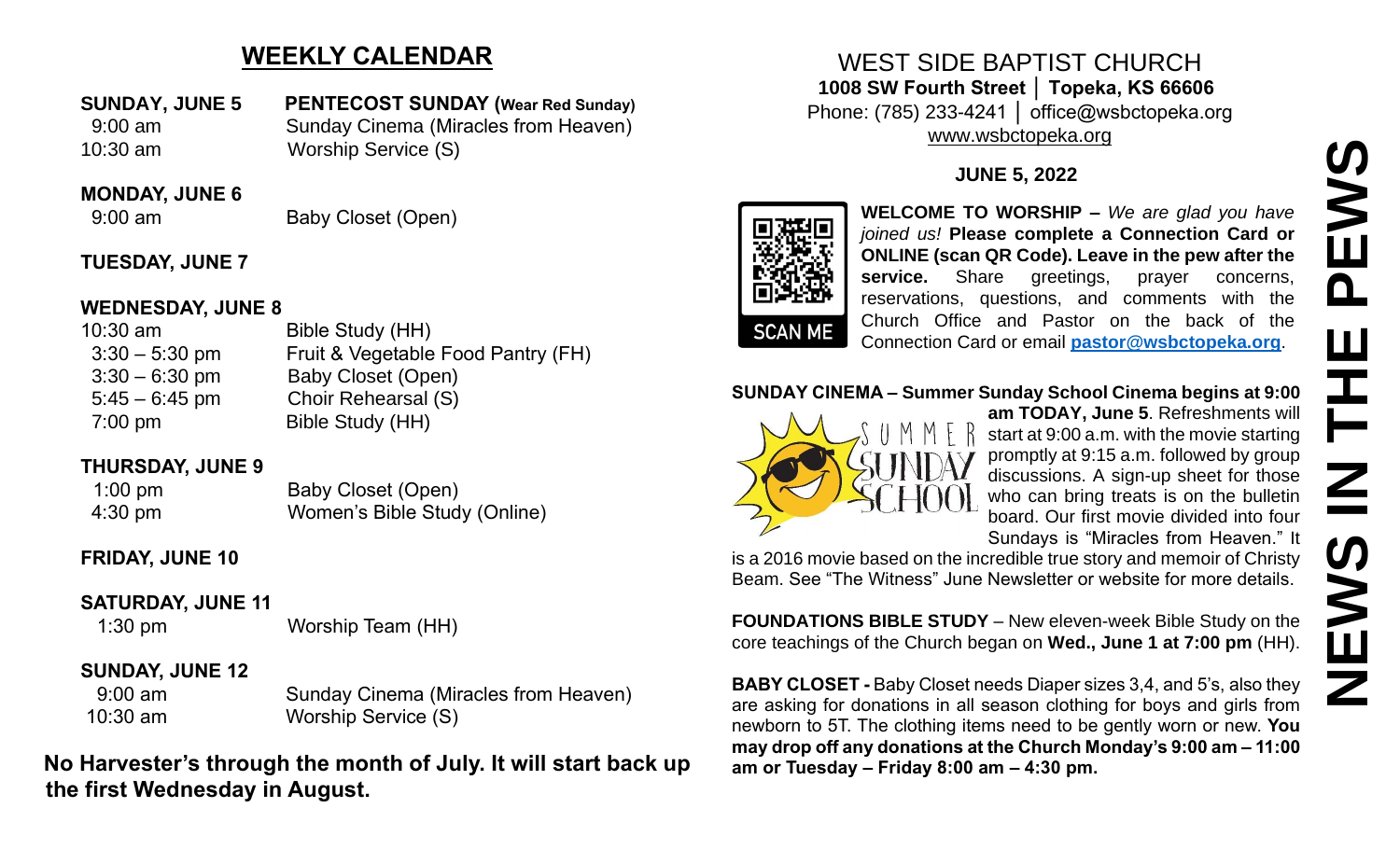**MOVIE NIGHT - "The Cross and the Switchblade"** will be shown in Holmer Hall 7:00 pm on Friday, June 17, 2022. There will be pizza in fellowship hall at 6:30 pm before the movie. This movie came out in 1970 and my church's youth group went to see it when I was 15 years old. I thought it was a great movie and cannot wait to see it again. There is a signup sheet on the bulletin board to gauge interest and to let me know how much pizza to order.



Jack Janway, Outreach

**BELIEVER'S BAPTISM** – We practice "believer's baptism" which is the immersion of a person in water – regardless of age – who receives Jesus Christ as his or her personal Savior and publicly professes to walk the Jesus way. The Council schedules baptisms on most Sunday mornings throughout the year. If you would like to be baptized, then come to the front during the last song.

**CHILDRENS ACTIVITY BAGS AND BULLETINS** – We are glad to have children in worship! Activity bags filled with coloring pages, crayons, and other items are available for preschool and elementary-aged children near the sanctuary door. Enjoy the kits and children's bulletins. Please take home your artwork. Place the packets on the front pew after the worship service so we can restock them.





the sanctuary for a children's moment with Pastor Ivan or a lay leader. A simple object lesson is taught from the Bible. Children are then dismissed to Children's Church with trained leaders guiding a child-friendly time of worship and study from the Bible. Children return to the sanctuary at the end of the worship service. Older children (3rd Grade

and Up) are encouraged to sit with their family and friends during the service.

**CONSTRUCTION – WATCH YOUR STEP** – S & S Concrete has completed the Capital Campaign improvements to the sidewalks and parking lot at West Side Baptist Church. See photos and updates at [https://wsbctopeka.org/construction.](https://wsbctopeka.org/construction)



**NURSERY CARE -** Nursery Care is lovingly provided for all children – newborns through age 4 – by qualified staff starting at 9:00 AM through 12:00 noon. See an Usher for directors and questions.

**WWW KIDS CLUB –** NO WWW Kids Club or Free Supper in May, June, or July. See Colleen Smith for more information or to volunteer.



**SAVE THE DATE: VACATION BIBLE SCHOOL 2022 – JULY 25-29 Celebrating God's Goodness**

#### **ONE GREAT HOUR OF SHARING**

We will be collecting the One Great Hour of Sharing offering in June. The theme for this year is "Love remains". The world has changed dramatically in the last 2 years. Communities around the world have been both socially and economically affected by the COVID-19 pandemic. That impact has been felt



even more deeply in the most vulnerable communities and in those affected by other disasters.

Wildfires continue to get worse year after year in the U.S. and Canada, and the same is true in Europe. Severe drought affects communities around the world, making safe water even more difficult to access in a time when it is needed more than ever to stop the spread of disease. Earthquakes have destroyed homes, lives, and livelihoods in many global locations. And conflict continues to uproot families and communities, forcing more people to be displaced. In the past year alone, we have witnessed this in places like Ukraine, Myanmar, Afghanistan, and elsewhere in the Middle East. **Our goal is \$1,750. Thanks to all of you who have already contributed to the "OGHS – Ukraine Relief".**